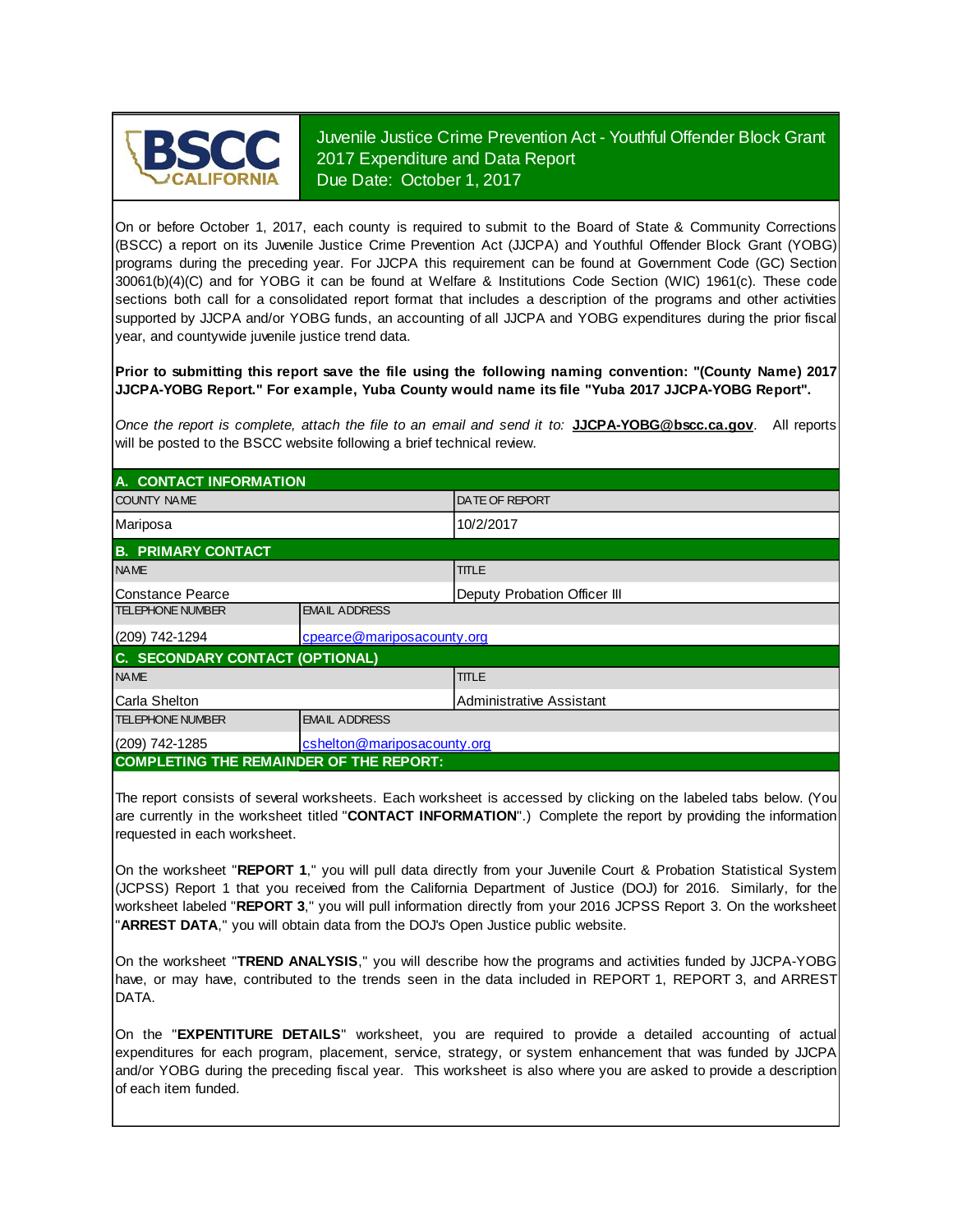|                                                                                                                                                                                                                                                                         | <b>COUNTYWIDE JUVENILE JUSTICE DATA for:</b> |    | <b>Mariposa</b> |  |  |
|-------------------------------------------------------------------------------------------------------------------------------------------------------------------------------------------------------------------------------------------------------------------------|----------------------------------------------|----|-----------------|--|--|
| In the blank boxes below, enter the data from your Report 1 received from DOJ as titled below:                                                                                                                                                                          |                                              |    |                 |  |  |
| Referrals of Juveniles to Probation Departments for Delinquent Acts, January 1 - December 31, 2016<br>Age by Referral Type, Gender, Race/Ethnic Group, Referral Source, Detention, Prosecutor Action, and<br><b>Probation Department Disposition</b><br><b>Report 1</b> |                                              |    |                 |  |  |
|                                                                                                                                                                                                                                                                         | <b>Probation Department Disposition</b>      |    |                 |  |  |
|                                                                                                                                                                                                                                                                         | <b>Informal Probation</b>                    |    |                 |  |  |
|                                                                                                                                                                                                                                                                         | <b>Diversions</b>                            |    |                 |  |  |
|                                                                                                                                                                                                                                                                         | <b>Petitions Filed</b>                       |    |                 |  |  |
|                                                                                                                                                                                                                                                                         | Gender (OPTIONAL)<br><b>Male</b>             | 17 |                 |  |  |
|                                                                                                                                                                                                                                                                         | Female                                       | 8  |                 |  |  |
|                                                                                                                                                                                                                                                                         | <b>TOTAL</b>                                 | 25 |                 |  |  |
| Race/Ethnic Group (OPTIONAL)                                                                                                                                                                                                                                            |                                              |    |                 |  |  |
|                                                                                                                                                                                                                                                                         | Hispanic                                     | 4  |                 |  |  |
|                                                                                                                                                                                                                                                                         | White<br><b>Black</b>                        | 20 |                 |  |  |
|                                                                                                                                                                                                                                                                         | Asian                                        |    |                 |  |  |
|                                                                                                                                                                                                                                                                         | Pacific Islander                             |    |                 |  |  |
|                                                                                                                                                                                                                                                                         | Indian                                       |    |                 |  |  |
|                                                                                                                                                                                                                                                                         | <b>Unknown</b>                               |    |                 |  |  |
|                                                                                                                                                                                                                                                                         | <b>TOTAL</b>                                 | 25 |                 |  |  |
|                                                                                                                                                                                                                                                                         |                                              |    |                 |  |  |

**Please use this space to explain any exceptions and/or anomalies in the data reported above:**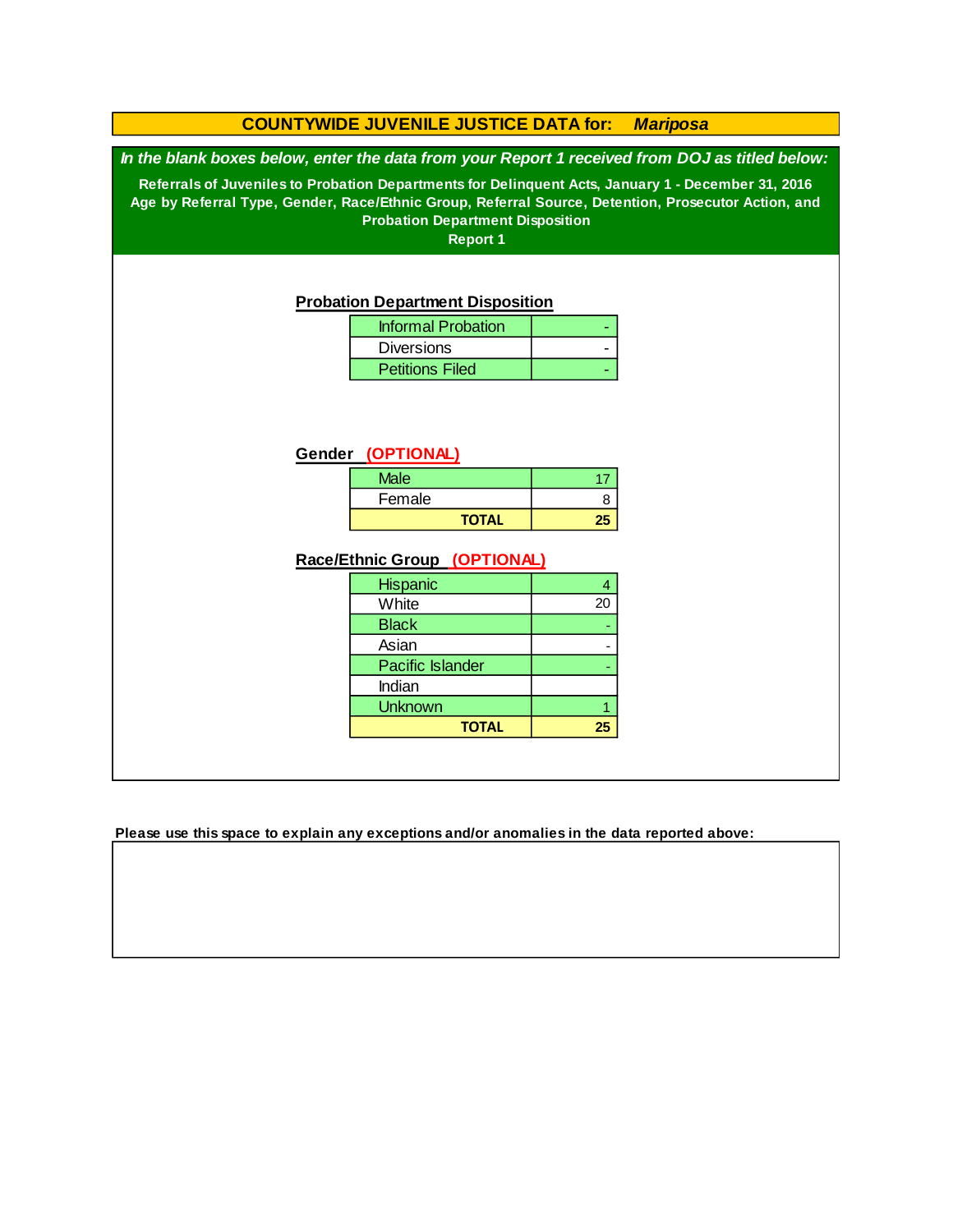|                                                                                                                                                                                                                                                                                                                                                 | <b>COUNTYWIDE JUVENILE JUSTICE DATA for:</b><br><b>Mariposa</b> |  |  |  |  |  |
|-------------------------------------------------------------------------------------------------------------------------------------------------------------------------------------------------------------------------------------------------------------------------------------------------------------------------------------------------|-----------------------------------------------------------------|--|--|--|--|--|
| In the blank boxes below, enter the data from your Report 3 received from DOJ as titled below:<br>Juvenile Court Dispositions Resulting From Petitions for Delinquesnt Acts, January 1 - December 31, 2016<br>Age by Petition Type, Sex, Race/Ethnic Group, Defense Representation, Court Disposition and Wardship Placement<br><b>Report 3</b> |                                                                 |  |  |  |  |  |
| <b>Petition Type</b>                                                                                                                                                                                                                                                                                                                            |                                                                 |  |  |  |  |  |
|                                                                                                                                                                                                                                                                                                                                                 | <b>New</b>                                                      |  |  |  |  |  |
|                                                                                                                                                                                                                                                                                                                                                 | Subsequent                                                      |  |  |  |  |  |
|                                                                                                                                                                                                                                                                                                                                                 | <b>TOTAL</b>                                                    |  |  |  |  |  |
| <b>Court Disposition</b>                                                                                                                                                                                                                                                                                                                        |                                                                 |  |  |  |  |  |
|                                                                                                                                                                                                                                                                                                                                                 | <b>Informal Probation</b>                                       |  |  |  |  |  |
|                                                                                                                                                                                                                                                                                                                                                 | Non-Ward Probation                                              |  |  |  |  |  |
|                                                                                                                                                                                                                                                                                                                                                 | <b>Wardship Probation</b>                                       |  |  |  |  |  |
|                                                                                                                                                                                                                                                                                                                                                 | Diversion                                                       |  |  |  |  |  |
|                                                                                                                                                                                                                                                                                                                                                 | Deferred Entry of Judgement                                     |  |  |  |  |  |
|                                                                                                                                                                                                                                                                                                                                                 | <b>Wardship Placements</b>                                      |  |  |  |  |  |
|                                                                                                                                                                                                                                                                                                                                                 | <b>Own/Relative's Home</b>                                      |  |  |  |  |  |
|                                                                                                                                                                                                                                                                                                                                                 | Non-Secure County Facility                                      |  |  |  |  |  |
|                                                                                                                                                                                                                                                                                                                                                 | <b>Secure County Facility</b>                                   |  |  |  |  |  |
|                                                                                                                                                                                                                                                                                                                                                 | Other Public Facility                                           |  |  |  |  |  |
|                                                                                                                                                                                                                                                                                                                                                 | <b>Other Private Facillity</b>                                  |  |  |  |  |  |
|                                                                                                                                                                                                                                                                                                                                                 | Other                                                           |  |  |  |  |  |
|                                                                                                                                                                                                                                                                                                                                                 | California Youth Authority*                                     |  |  |  |  |  |
|                                                                                                                                                                                                                                                                                                                                                 | <b>TOTAL</b>                                                    |  |  |  |  |  |
|                                                                                                                                                                                                                                                                                                                                                 | <b>Subsequent Actions</b>                                       |  |  |  |  |  |
|                                                                                                                                                                                                                                                                                                                                                 | <b>Technical Violations</b>                                     |  |  |  |  |  |
|                                                                                                                                                                                                                                                                                                                                                 | Sex (OPTIONAL)                                                  |  |  |  |  |  |
|                                                                                                                                                                                                                                                                                                                                                 | <b>Male</b>                                                     |  |  |  |  |  |
|                                                                                                                                                                                                                                                                                                                                                 | Female                                                          |  |  |  |  |  |
|                                                                                                                                                                                                                                                                                                                                                 | <b>TOTAL</b>                                                    |  |  |  |  |  |
|                                                                                                                                                                                                                                                                                                                                                 |                                                                 |  |  |  |  |  |
|                                                                                                                                                                                                                                                                                                                                                 | Race/Ethnic Group (OPTIONAL)                                    |  |  |  |  |  |
|                                                                                                                                                                                                                                                                                                                                                 | Hispanic                                                        |  |  |  |  |  |
|                                                                                                                                                                                                                                                                                                                                                 | White                                                           |  |  |  |  |  |
|                                                                                                                                                                                                                                                                                                                                                 | <b>Black</b>                                                    |  |  |  |  |  |
|                                                                                                                                                                                                                                                                                                                                                 | Asian                                                           |  |  |  |  |  |
|                                                                                                                                                                                                                                                                                                                                                 | Pacific Islander                                                |  |  |  |  |  |
|                                                                                                                                                                                                                                                                                                                                                 | Indian                                                          |  |  |  |  |  |
|                                                                                                                                                                                                                                                                                                                                                 | <b>Unknown</b>                                                  |  |  |  |  |  |
|                                                                                                                                                                                                                                                                                                                                                 | <b>TOTAL</b>                                                    |  |  |  |  |  |

**Please use this space to explain any exceptions and/or anomalies in the data reported above:** 

\* The JCPSS reports show "California Youth Authority," however it is now called the "Division of Juvenile Justice."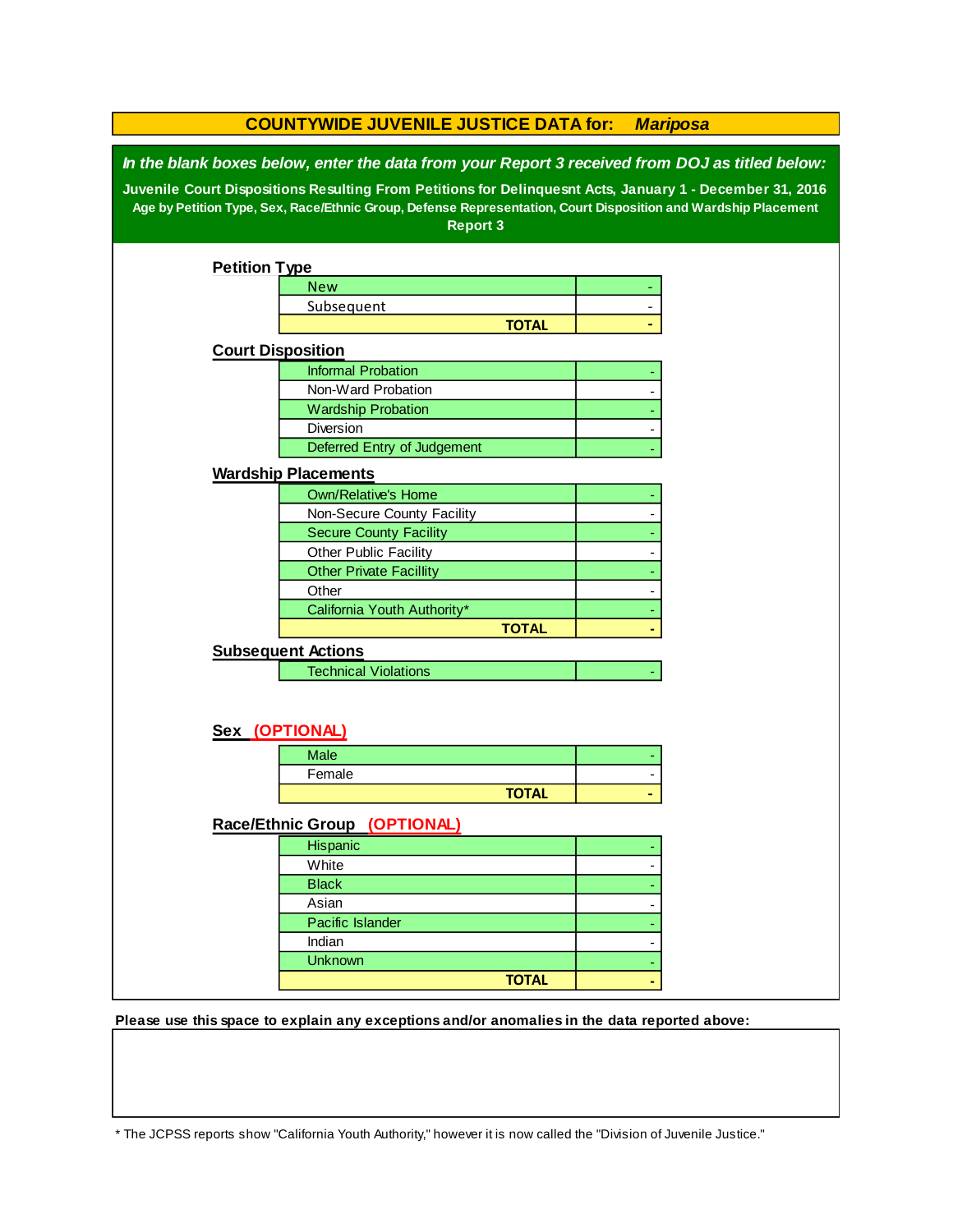|                | <b>COUNTYWIDE JUVENILE JUSTICE DATA for:</b>                              | <b>Mariposa</b> |
|----------------|---------------------------------------------------------------------------|-----------------|
|                | In the blank boxes below, enter your juvenile arrest data from last year. |                 |
|                | Arrest data by county can be found at:                                    |                 |
|                | https://openjustice.doj.ca.gov/crime-statistics/arrests                   |                 |
|                |                                                                           |                 |
|                |                                                                           |                 |
| <b>Arrests</b> |                                                                           |                 |
|                | <b>Felony Arrests</b>                                                     | $\overline{1}$  |
|                | <b>Misdemeanor Arrests</b>                                                |                 |
|                | <b>Status Arrests</b>                                                     |                 |
|                | <b>TOTAL</b>                                                              | 1               |
|                |                                                                           |                 |
|                |                                                                           |                 |
|                |                                                                           |                 |
|                | Gender (OPTIONAL)                                                         |                 |
|                | <b>Male</b>                                                               | 1               |
|                | Female                                                                    |                 |
|                | <b>TOTAL</b>                                                              | 1               |
|                |                                                                           |                 |
|                |                                                                           |                 |
|                |                                                                           |                 |
|                | Race/Ethnic Group (OPTIONAL)                                              |                 |
|                | <b>Black</b>                                                              |                 |
|                | White                                                                     |                 |
|                | <b>Hispanic</b>                                                           |                 |
|                | Other                                                                     |                 |
|                | <b>TOTAL</b>                                                              |                 |
|                |                                                                           |                 |
|                |                                                                           |                 |

**Please use this space to explain any exceptions and/or anomalies in the data reported above:**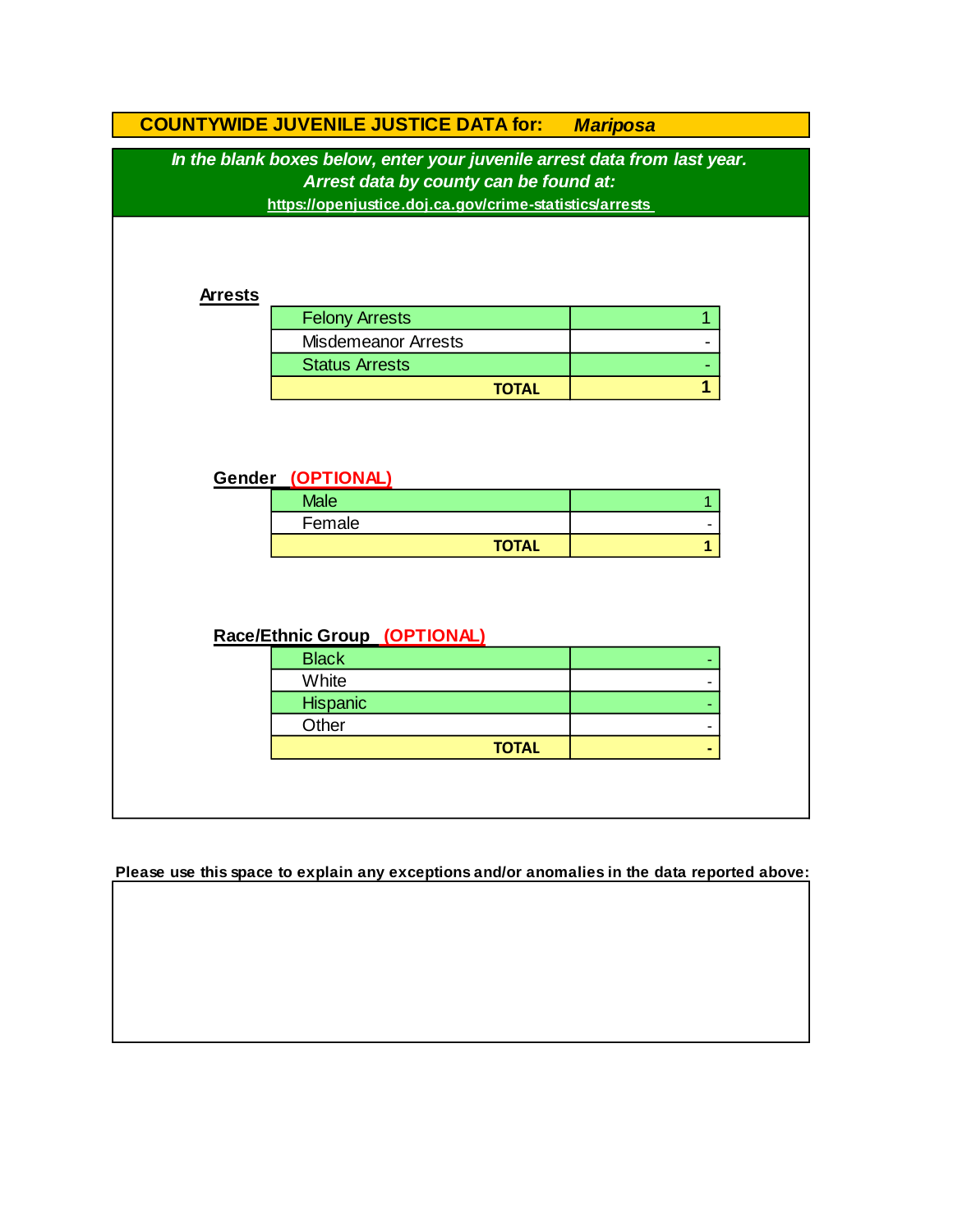# **ANALYSIS OF COUNTYWIDE TREND DATA for:** *Mariposa*

#### **Government Code Section 30061(b)(4)(C)(iv) & WIC Section 1961(c)(3)**

Provide <sup>a</sup> summary description or analysis, based on available information, of how the programs, placements, services, strategies or system enhancements funded by JJCPA-YOBG have, or may have, contributed to, or influenced, the juvenile justice data trends identified in this report.

The Mariposa County Probation Department's Juvenile Division has two full-time deputy probation officers assigned to the unit. One of the officers is the supervisor of the juvenile unit, which includes the County's special purpose juvenile hall. The juvenile division's supervisor has over 20 years of experience with the department. The other deputy probation officer is the designated truancy intervention officer and is assigned to supervise all youth participating in probation programs. This officer has been with the department for four years and has previous experience working in the behavior modification classrooms in the school district. Both officers have developed strong collaborative relationships with members of the local Sheriff's Department, Child Welfare Services, Behavioral Health, School District and other organizations that provide services to youth. Mariposa County is a small rural community, which gives our department a unique advantage that larger communities do not have. The reduction in the number of youthful offender referrals received by the department over the past several years has given us the opportunity to work with the majority of the offenders and their parents to deter future delinquent activity. The Truancy Intervention Program is our department's first opportunity to prevent further delinquent behavior. The deputy probation officer is notified by the school site when the first truancy notification letter is sent to the parent of a truant student, but the officer does not typically make contact with the parent until the second notification letter is sent. At this point, the officer will attempt to contact the parent to ascertain the reason for the student's poor attendance. The officer will make appropriate referrals as needed and continue to work with the school and parents to address the truant behavior. JJCPA funds are used to partially fund the costs associated with maintaining a full-time deputy probation officer.

It is the goal of department staff to deter delinquent behavior as early as possible utilizing the lowest level of intervention necessary. The department utilizes diversion programs that target typical youthful offenses, such as 3rd Millennium Classrooms, which is an on-line education program. This program holds youth accountable and provides educational information that addresses the delinquent behavior. YOBG funds are utilized to pay for the classes so there is no financial burden imposed on the parents. The majority of the crimes committed by Mariposa County youth are low level offenses that can be addressed informally by the probation department. Informal intervention and prevention services may include referrals to treatment providers; assistance with transportation needs; attendance and academic incentives for students. As part of the community, the probation department works with the school and other service providers to identify the needs of youth and provide support to our local families. The ability to provide early intervention and preventive services is believed to have contributed to our low referrals for delinquent activity.

Youth who have been adjudicated for felony offenses are assessed at the onset of their case to determine the likelihood of future law violations and ability to comply with probation conditions. The PACT Assessment tool is used to identify criminogenic risks and needs of probation youth; and has been instrumental in assisting our officers in providing an appropriate level of intervention, services and referrals for this population. At risk youth may be identified as DEJ youth, felony or misdemeanor offenders and repeat offenders. Most recently, the most difficult youthful offenders have had significant mental health issues. Wraparound services were previously utilized to serve this population; however, due to the reduction in referrals for these services, they have been discontinued. Full Service Partnership has taken the place of the Wraparound program. Additionally, the probation department has strongly advocated for youthful offenders with mental health disorders to receive services through other resources so that they don't have the additional stigma that involvement with the juvenile justice system causes.

In general, the flexibility that our deputy probation officers have to respond timely and their positive relationships with community partners have been instrumental in effectively reducing delinquent activity in our community. The JCPSS statistics do not accurately reflect the number of crime report referrals that the department received in 2016. According to local statistics, the department received 118 referrals which included 24 felony referrals, 67 misdemeanor referrals and 27 referrals for status offenses. Of those referrals, six youth were referred for prosecution. Two youth were placed on informal probation; one youth was placed on formal probation without wardship; one youth was received formal probation with wardship and two youth were placed on deferred entry of judgement. All youth were allowed to remain in the home of their parents.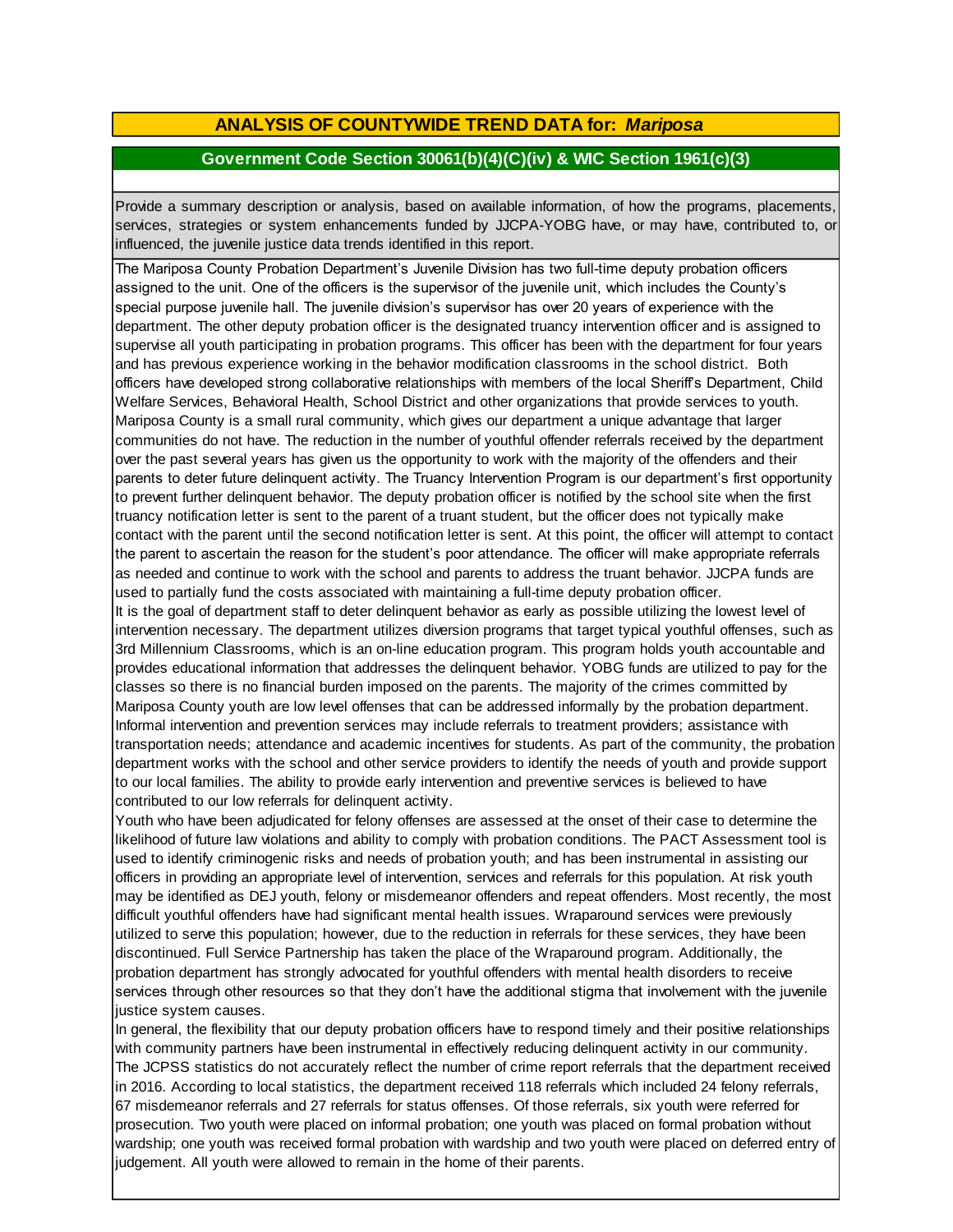Use the template(s) below to report the programs, placements, services, strategies, and/or system enhancements you funded in the preceding fiscal year. Use <sup>a</sup> separate template for each program, placement, service, strategy, or system enhancement that was supported with JJCPA and/or YOBG funds. If you need more templates than provided, copy and paste additional templates below the last Accounting of Expenditures template.

Start by indicating the name of the first program, placement, service, strategy, or system enhancement that was funded with JJCPA and/or YOBG funds last year. Next indicate the expenditure category using the drop down list provided in the Expenditure Category portion on each of the templates.

|                    | Code | <b>Expenditure Category</b>             | Code           | <b>Expenditure Category</b>                   |
|--------------------|------|-----------------------------------------|----------------|-----------------------------------------------|
| <b>Placements</b>  | 1    | Juvenile Hall                           | 5              | <b>Private Residential Care</b>               |
|                    | 2    | Ranch                                   | 6              | Home on Probation                             |
|                    | 3    | Camp                                    | $\overline{7}$ | <b>Other Placement</b>                        |
|                    | 4    | Other Secure/Semi-Secure Rehab Facility |                |                                               |
|                    | Code | <b>Expenditure Category</b>             | Code           | <b>Expenditure Category</b>                   |
| <b>Direct</b>      | 8    | Alcohol and Drug Treatment              | 26             | Life/Independent Living Skills                |
| <b>Services</b>    | 9    | <b>After School Services</b>            |                | Training/Education                            |
|                    | 10   | Aggression Replacement Therapy          | 27             | Individual Mental Health Counseling           |
|                    | 11   | Anger Management Counseling/Treatment   | 28             | Mental Health Screening                       |
|                    | 12   | Development of Case Plan                | 29             | Mentoring                                     |
|                    | 13   | <b>Community Service</b>                | 30             | Monetary Incentives                           |
|                    | 14   | Day or Evening Treatment Program        | 31             | Parenting Education                           |
|                    | 15   | Detention Assessment(s)                 | 32             | Pro-Social Skills Training                    |
|                    | 16   | <b>Electronic Monitoring</b>            | 33             | <b>Recreational Activities</b>                |
|                    | 17   | Family Counseling                       | 34             | Re-Entry or Aftercare Services                |
|                    | 18   | <b>Functional Family Therapy</b>        | 35             | Restitution                                   |
|                    | 19   | Gang Intervention                       | 36             | <b>Restorative Justice</b>                    |
|                    | 20   | Gender Specific Programming for Girls   | 37             | Risk and/or Needs Assessment                  |
|                    | 21   | Gender Specific Programming for Boys    | 38             | <b>Special Education Services</b>             |
|                    | 22   | <b>Group Counseling</b>                 | 39             | Substance Abuse Screening                     |
|                    | 23   | Intensive Probation Supervision         | 40             | <b>Transitional Living Services/Placement</b> |
|                    | 24   | Job Placement                           | 41             | Tutoring                                      |
|                    | 25   | Job Readiness Training                  | 42             | <b>Vocational Training</b>                    |
|                    |      |                                         | 43             | <b>Other Direct Service</b>                   |
|                    | Code | <b>Expenditure Category</b>             | Code           | <b>Expenditure Category</b>                   |
| Capacity           | 44   | Staff Training/Professional Development | 48             | <b>Contract Services</b>                      |
| Building/          | 45   | <b>Staff Salaries/Benefits</b>          | 49             | <b>Other Procurements</b>                     |
| <b>Maintenance</b> | 46   | Capital Improvements                    | 50             | Other                                         |
| <b>Activities</b>  | 47   | Equipment                               |                |                                               |

#### **List of Expenditure Categories and Associated Numerical Codes**

For each program, placement, service, strategy, or system enhancement, record actual expenditure details for the preceding fiscal year. Expenditures will be categorized as coming from one or more of three funding sources - JJCPA funds, YOBG funds, and other funding sources (local, federal, other state, private, etc.). Be sure to report all JJCPA and YOBG expenditures for the preceding fiscal year irrespective of the fiscal year during which the funds were allocated. Definitions of the budget line items are provided on the next page.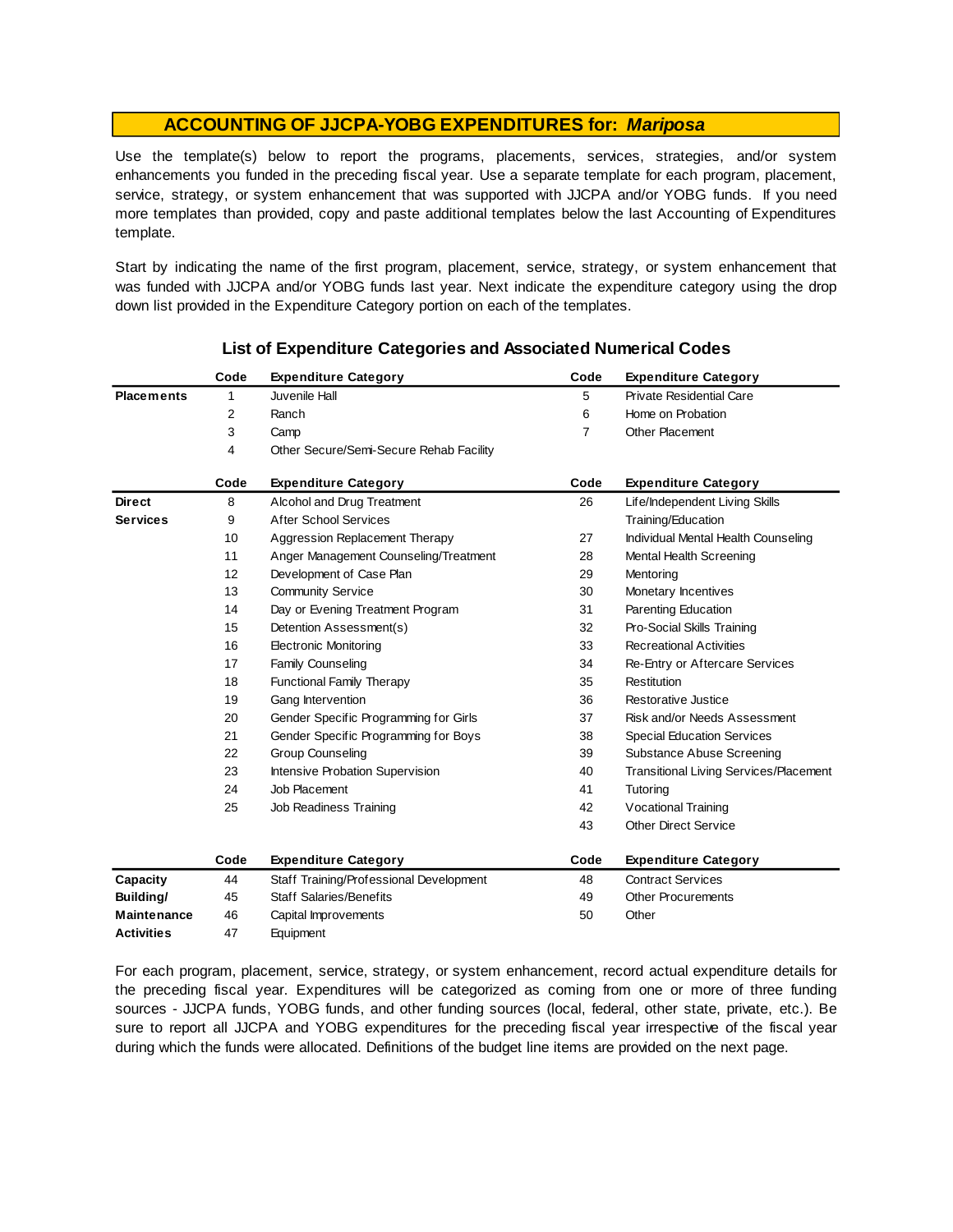**Salaries and Benefits** includes all expenditures related to paying the salaries and benefits of county probation (or other county department) employees who were directly involved in grant-related activities.

**Services and Supplies** includes expenditures for services and supplies necessary for the operation of the project (e.g., lease payments for vehicles and/or office space, office supplies) and/or services provided to participants and/or family members as part of the project's design (e.g., basic necessities such as food, clothing, transportation, and shelter/housing; and related costs).

**Professional Services** includes all services provided by individuals and agencies with whom the County contracts. The county is responsible for reimbursing every contracted individual/agency.

**Community-Based Organizations (CBO)** includes all expenditures for services received from CBO's. *NOTE* : *I f you use JJCPA and/or YOBG funds t o contract with <sup>a</sup> CBO, report that expenditure on this line item rather than on the Professional Services line item.*

**Fixed Assets/Equipment** includes items such as vehicles and equipment needed to implement and/or operate the program, placement, service, etc. (e.g., computer and other office equipment including furniture).

**Administrative Overhead** includes all costs associated with administration of the program, placement, service, strategy, and/or system enhancement being supported by JJCPA and/or YOBG funds.

Use the space below the budget detail to provide a narrative description for each program, placement, service, strategy, and/or system enhancement that was funded last year. *To do so, double click on the response box provided for this purpose.* 

Repeat this process as many times as needed to fully account for all programs, placements, services, strategies, and systems enhancements that were funded with JJCPA and/or YOBG during the last fiscal year. Keep in mind that this full report will be posted on the BSCC website in accordance with state law.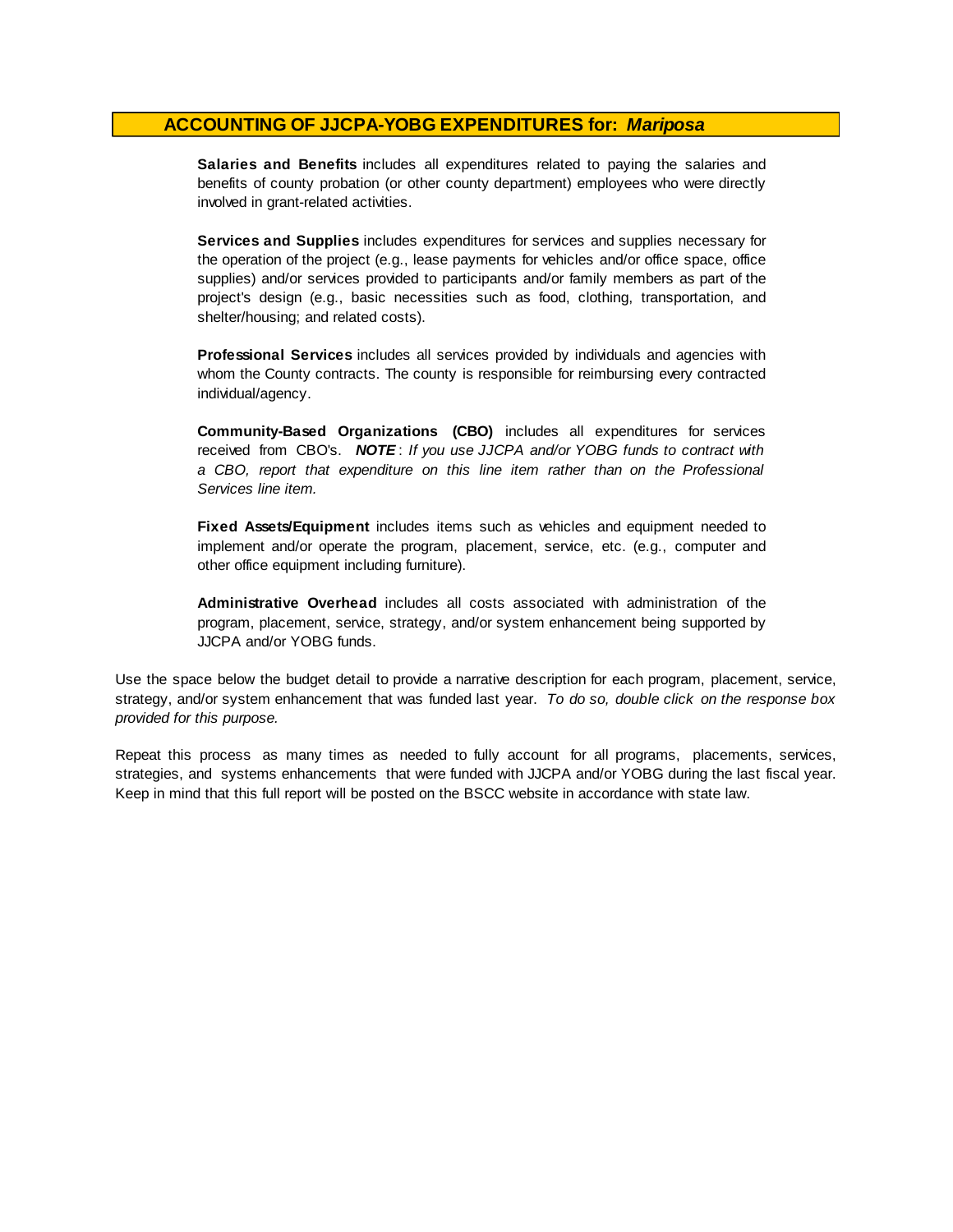| 1. Program, Placement, Service, Strategy, or System Enhancement         |                                |                    |    |            |                                      |  |  |
|-------------------------------------------------------------------------|--------------------------------|--------------------|----|------------|--------------------------------------|--|--|
| Name of program, placement, service,<br>strategy or system enhancement: | Truancy Intervention Program   |                    |    |            |                                      |  |  |
| Expenditure Category:                                                   | <b>Staff Salaries/Benefits</b> |                    |    |            |                                      |  |  |
|                                                                         |                                | <b>JJCPA Funds</b> |    | YOBG Funds | <b>All Other Funds</b><br>(Optional) |  |  |
| Salaries & Benefits:                                                    | \$                             | 46,650             | \$ | 101,622    |                                      |  |  |
| Services & Supplies:                                                    |                                |                    |    |            |                                      |  |  |
| <b>Professional Services:</b>                                           |                                |                    |    |            |                                      |  |  |
| Community Based Organizations:                                          |                                |                    |    |            |                                      |  |  |
| <b>Fixed Assets/Equipment:</b>                                          |                                |                    |    |            |                                      |  |  |
| Administrative Overhead:                                                |                                |                    | \$ | 1,762      |                                      |  |  |
| Other Expenditures (List Below):                                        |                                |                    |    |            |                                      |  |  |
|                                                                         |                                |                    |    |            |                                      |  |  |
|                                                                         |                                |                    |    |            |                                      |  |  |
|                                                                         |                                |                    |    |            |                                      |  |  |
| <b>TOTAL:</b>                                                           | S                              | 46,650             | \$ | 103,384    |                                      |  |  |

Provide a description of the program, placement, service, strategy or system enhancement that was funded with JJCPA and/or YOBG funds in the preceding fiscal year. For example, you might want to include information on the types of youth served, prevention services you provided, your accomplishments, any barriers encountered, and what specifically JJCPA and/or YOBG funds paid for.

In 2001, Mariposa County utilized the Juvenile Justice Crime Prevention Act (JCCPA) funds to create an evidenced based school probation officer position with the primary responsibility of assisting with truancy issues in the Mariposa Unified School District. The funds allowed Mariposa County to hire a full time probation officer to staff the position. This program has greatly reduced the number of daily truants in the county, as well as the number of minors requiring referrals to the School Attendance Review Board. The ability to quickly respond to the district, make an assessment of the situation, and take immediate action when necessary, has been instrumental in the success of the program. National research tells us that children who do not attend school are at a greater risk to become involved in criminal activities. Having a probation officer to take immediate action on truancy issues reduces that risk. With school budgets stretched to their limits, the truancy probation officer is also available to respond and handle minor discipline issues that arise. The officer is also available to support the schools anti-drug, violence, and bullying programs in conjunction with our local law enforcement partners. In short, the program is part of the community fabric committed to insuring that children go to school, and that when they get there, those schools will offer a safe learning experience. Despite a gradual reduction in state funding associated with JJCPA, the department has thus far been able to continue this highly successful collaborative program utilizing a blend of JJCPA, YOBG and county funding. These funding streams are used to cover the costs associated with the retention of one full-time deputy probation officer who is the designated supervisor of the Juvenile Division, which includes the operation of the County's special purpose juvenile hall; and one full-time deputy probation officer who is assigned to the Truancy Intervention Program and also supervises all youth referred to the department for supervision services. The Juvenile Probation Officer works collaboratively with the school site administrators to address truancy and behavior related matters. In most cases, this officer has the ability to respond to the school sites immediately to provide services that will get the student back on track.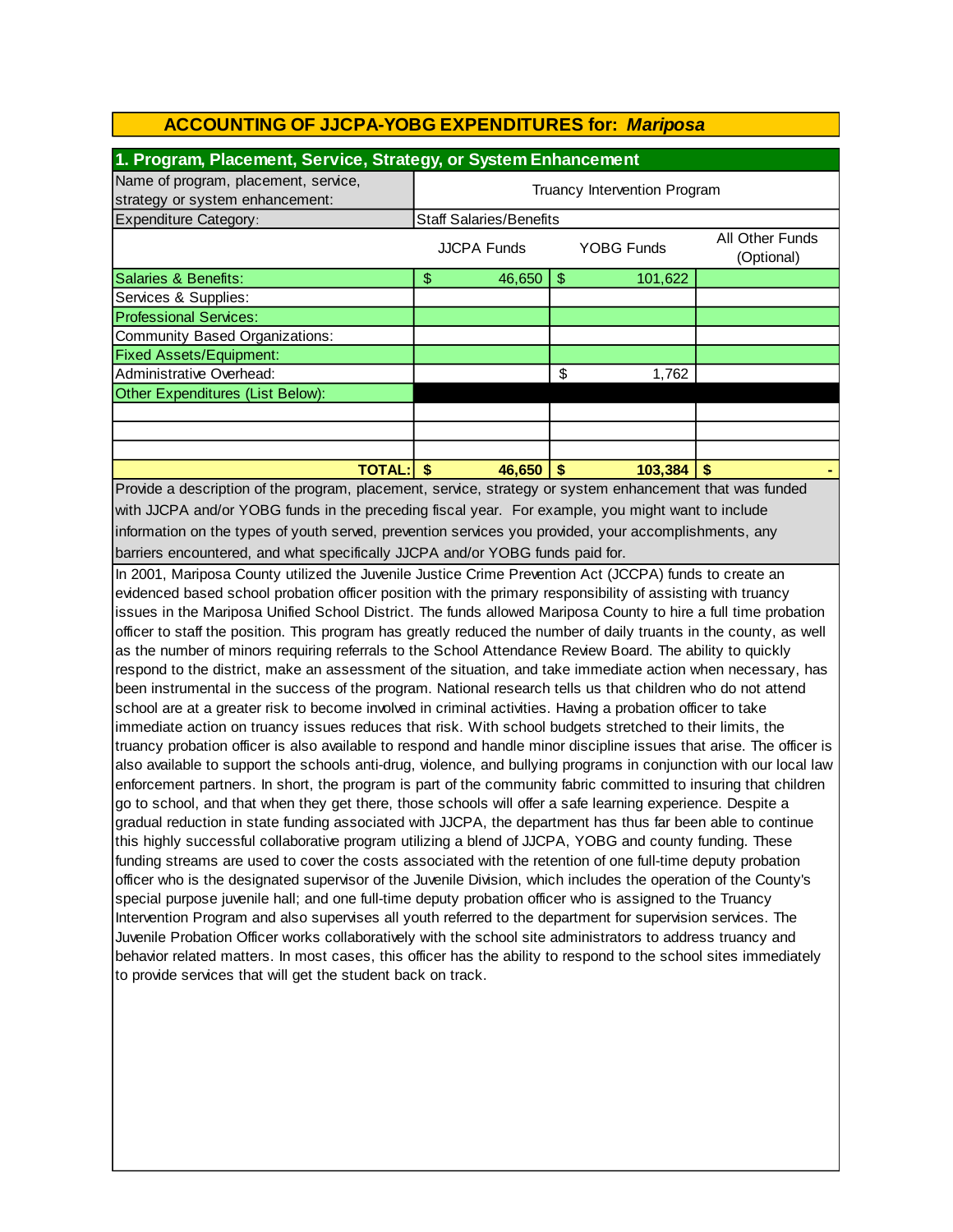| 2. Program, Placement, Service, Strategy, or System Enhancement                                          |                     |                               |  |  |  |  |
|----------------------------------------------------------------------------------------------------------|---------------------|-------------------------------|--|--|--|--|
| Truancy Intervention Program                                                                             |                     |                               |  |  |  |  |
|                                                                                                          |                     |                               |  |  |  |  |
| <b>JJCPA Funds</b>                                                                                       | <b>YOBG Funds</b>   | All Other Funds<br>(Optional) |  |  |  |  |
|                                                                                                          |                     |                               |  |  |  |  |
|                                                                                                          |                     |                               |  |  |  |  |
|                                                                                                          |                     |                               |  |  |  |  |
|                                                                                                          |                     |                               |  |  |  |  |
|                                                                                                          |                     |                               |  |  |  |  |
|                                                                                                          |                     |                               |  |  |  |  |
|                                                                                                          |                     |                               |  |  |  |  |
|                                                                                                          | \$<br>6,500         |                               |  |  |  |  |
|                                                                                                          |                     |                               |  |  |  |  |
|                                                                                                          |                     |                               |  |  |  |  |
| <b>TOTAL: \$</b><br>6,500                                                                                |                     |                               |  |  |  |  |
| Provide a description of the program, placement, service, strategy or system enhancement that was funded |                     |                               |  |  |  |  |
| with JJCPA and/or YOBG funds in the preceding fiscal year. For example, you might want to include        |                     |                               |  |  |  |  |
|                                                                                                          | Monetary Incentives |                               |  |  |  |  |

Through the Truancy Intervention Program and with funding from YOBG, the department has been able to provide monetary awards to seniors with perfect attendance; and contribute to the school district's attendance program. Last year, three seniors received a monetary award for having four years of perfect attendance while in high school. The Probation Department plans to continue these incentive programs. The amount of the awards vary from year to year depending on the number of seniors identified with perfect attendance. Seniors selected barriers encountered, and what specifically JJCPA and/or YOBG funds paid for. information on the types of youth served, prevention services you provided, your accomplishments, any

to receive the award must have perfect attendance during their senior year in high school. The department also supported the school district's, "Count Me In!," attendance improvement program. The Mariposa County Probation Department and Mariposa County Unified School District continue to work collabortively to improve student attendance and behavior, which has contributed to a reduction in SARB referrals and delinquency referrals.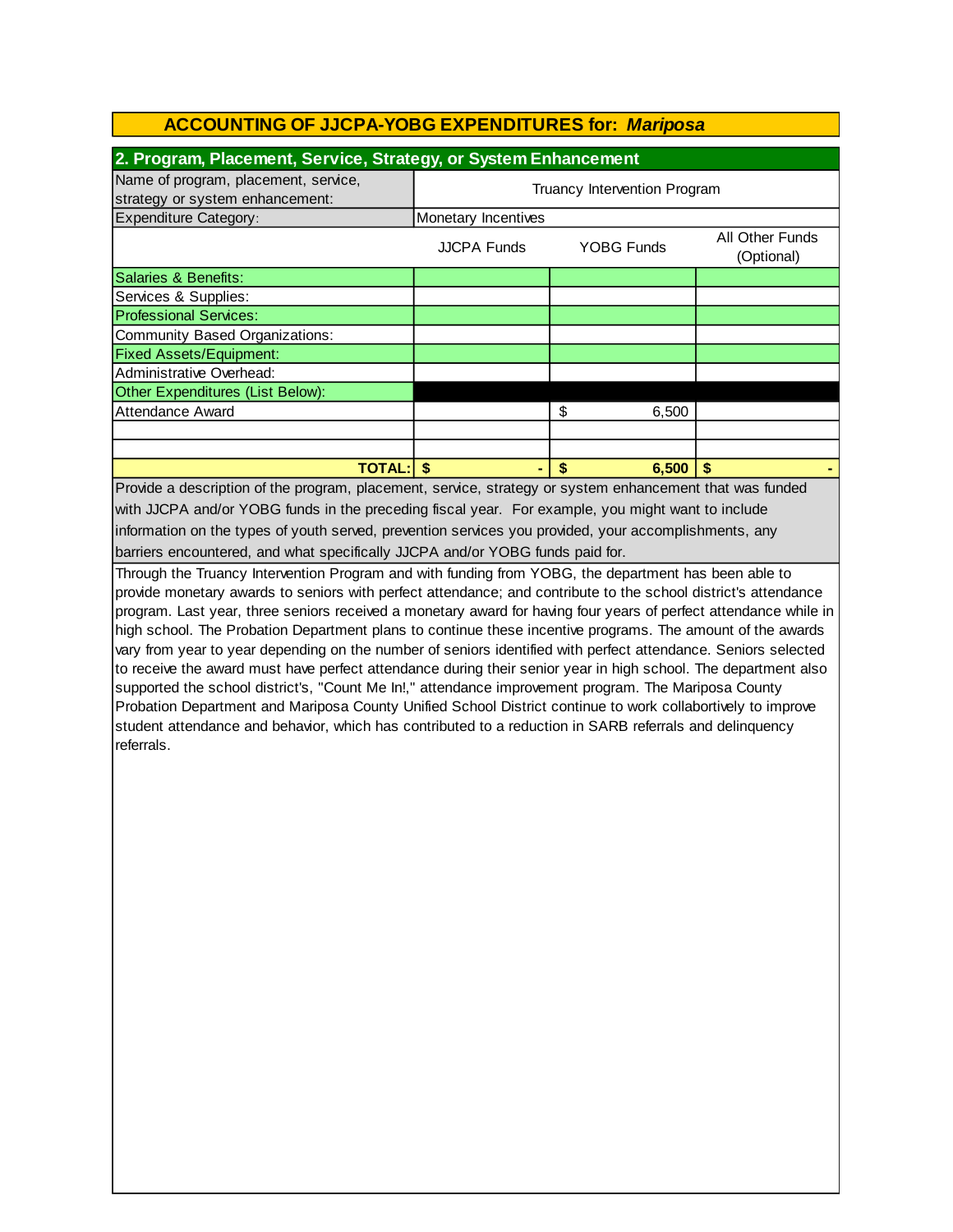| 3. Program, Placement, Service, Strategy, or System Enhancement         |                                   |    |                   |                        |  |
|-------------------------------------------------------------------------|-----------------------------------|----|-------------------|------------------------|--|
| Name of program, placement, service,<br>strategy or system enhancement: | <b>Youthful Offender Services</b> |    |                   |                        |  |
| <b>Expenditure Category:</b>                                            | <b>Other Direct Service</b>       |    |                   |                        |  |
|                                                                         | <b>JJCPA Funds</b>                |    | <b>YOBG Funds</b> | <b>All Other Funds</b> |  |
| Salaries & Benefits:                                                    |                                   |    |                   |                        |  |
| Services & Supplies:                                                    |                                   | \$ | 11,035            |                        |  |
| <b>Professional Services:</b>                                           |                                   |    |                   |                        |  |
| Community Based Organizations:                                          |                                   |    |                   |                        |  |
| <b>Fixed Assets/Equipment:</b>                                          |                                   |    |                   |                        |  |
| Administrative Overhead:                                                |                                   |    |                   |                        |  |
| Other Expenditures (List Below):                                        |                                   |    |                   |                        |  |
|                                                                         |                                   |    |                   |                        |  |
|                                                                         |                                   |    |                   |                        |  |
|                                                                         |                                   |    |                   |                        |  |
| <b>TOTAL:</b>                                                           |                                   | S  | 11.035            |                        |  |

barriers encountered, and what specifically JJCPA and/or YOBG funds paid for. information on the types of youth served, prevention services you provided, your accomplishments, any Provide a description of the program, placement, service, strategy or system enhancement that was funded with JJCPA and/or YOBG funds in the preceding fiscal year. For example, you might want to include

Moderate to high risk juvenile offenders are the targeted population for YOBG funds. Youth identified as at risk for out-of-home placement are referred to behavioral health for assessement and intensive intervention and services, which has proven to be effective in addressing youth and familial issues, while allowing the youth to remain in the home. The Full Service Partnership program provides counseling, mentoring, parental rolemodeling and other supportive services. Other local programs and services are used as alternatives to incarceration and hold youth accountable. The Department's Electronic Monitoring Program is utilized to maintain youthful offenders in the home so that services can be continued. The Truancy Intervention Program (JJCPA) addresses school related issues and has been successful in reducing truancy statistics in our community.YOBG funds will continue to be used to support existing and new programs. When necessary, contract services will be used to support youth at home. Funds are also used to support the costs of electronic monitoring; detention; drug testing; vehicle expenses; office/equipment expenses; and other costs associated with supporting services that best meet the needs of the targeted population.Keeping youth in the home of their parent/guardian significantly reduces county costs associated with out-of-home placement and detention. JJCPA funds are utilized to support the costs of the full-time Deputy Probation Officer assigned to the Juvenile Division. In addition to supervising all juvenile offenders on probation, this officer works colloboratively with the school district to improve school attendance which increases ADA funding to local schools, while encouraging youth to attend school regularly. YOBG funds are used to provide an appropriate level of supervision services that support youthful offenders in the community. With limited local resources, it will only take one youth in need of a locked mental health treatment facility or commitment to the Department of Justice to expend all of the YOBG and County dollars allocated to serve this population.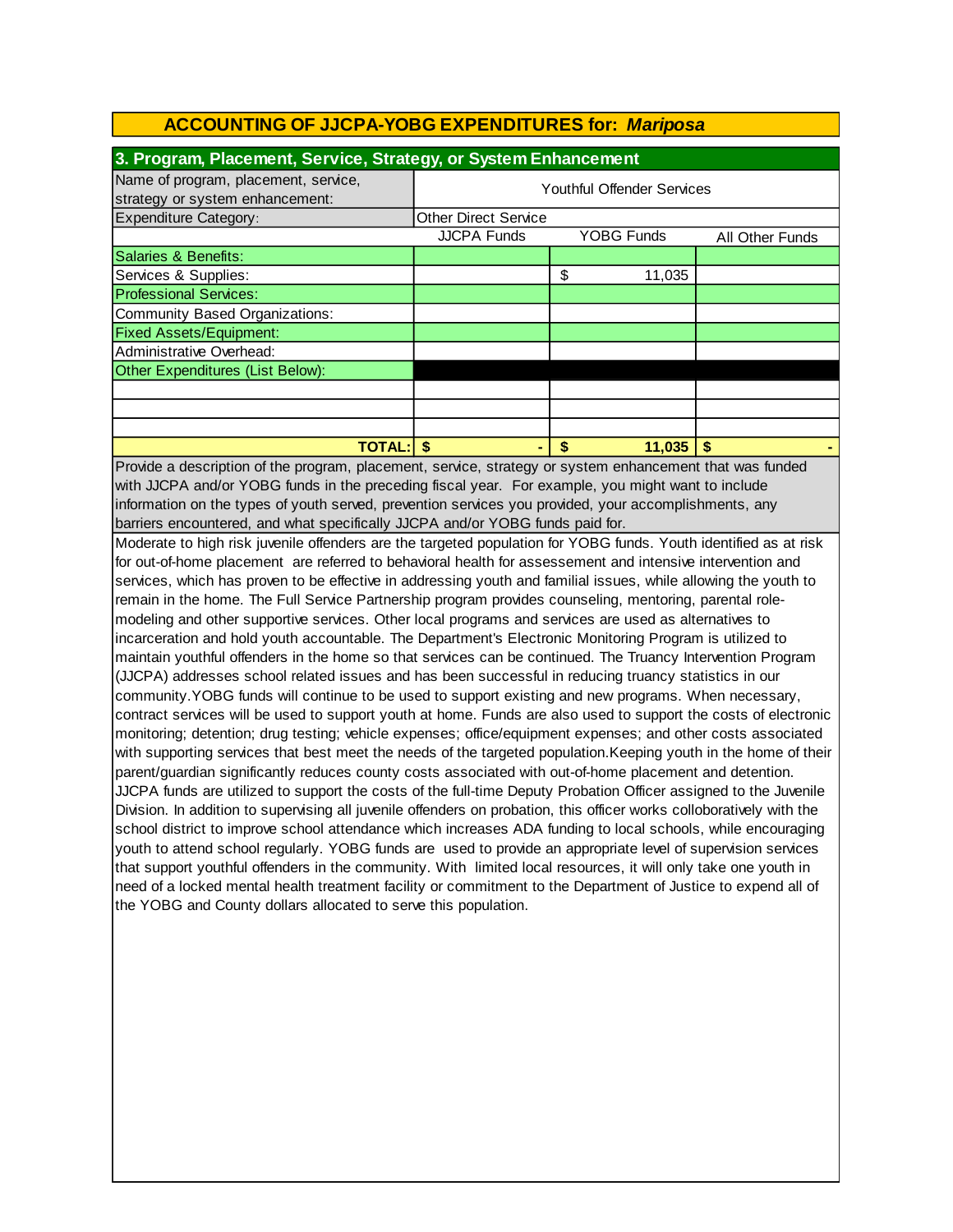| 4. Program, Placement, Service, Strategy, or System Enhancement         |                                         |             |                 |  |  |  |
|-------------------------------------------------------------------------|-----------------------------------------|-------------|-----------------|--|--|--|
| Name of program, placement, service,<br>strategy or system enhancement: | Youthful Offender Program               |             |                 |  |  |  |
| Expenditure Category:                                                   | Staff Training/Professional Development |             |                 |  |  |  |
|                                                                         | <b>JJCPA Funds</b>                      | YOBG Funds  | All Other Funds |  |  |  |
| Salaries & Benefits:                                                    |                                         |             |                 |  |  |  |
| Services & Supplies:                                                    |                                         | \$<br>2,864 |                 |  |  |  |
| <b>Professional Services:</b>                                           |                                         |             |                 |  |  |  |
| Community Based Organizations:                                          |                                         |             |                 |  |  |  |
| <b>Fixed Assets/Equipment:</b>                                          |                                         |             |                 |  |  |  |
| Administrative Overhead:                                                |                                         |             |                 |  |  |  |
| Other Expenditures (List Below):                                        |                                         |             |                 |  |  |  |
|                                                                         |                                         |             |                 |  |  |  |
|                                                                         |                                         |             |                 |  |  |  |
|                                                                         |                                         |             |                 |  |  |  |
| <b>TOTAL:</b><br>2,864<br>S<br>S                                        |                                         |             |                 |  |  |  |

Provide a description of the program, placement, service, strategy or system enhancement that was funded with JJCPA and/or YOBG funds in the preceding fiscal year. For example, you might want to include information on the types of youth served, prevention services you provided, your accomplishments, any barriers encountered, and what specifically JJCPA and/or YOBG funds paid for.

Youth will not be directly served under this expenditure category. The Probation Department used YOBG funding to provide training opportunities to the deputy probation officers, assigned to the Juvenile Division. Attending appropriate training gives both officers the education and tools necessary to properly manage the juvenile caseload and juvenile programs to ensure that all youth served by the department receive services that best meet the needs of this youthful population and their families.YOBG funds were used to pay for the Supervising DPO of the Juvenile Division and the Juvenile DPO to attend out-of-county training. Due to the rural location of Mariposa County and low population of the county, the majority of trainings offerred are held in other counties throughout the State of California. Costs associated with out-of-county travel include registration fees, meals, lodging, fuel and vehicle costs. By providing appropriate training the Division Supervisor will be able to utilize the most current information and techniques available to address employee, training and caseload management issues, commonly associated with the position and population of youthful offenders. Training provided to the deputy probation officer will assist the officer with identifying and addressing the criminogenic risks and needs of youthful offenders, thereby reducing the need for out-of-home placement or detention.